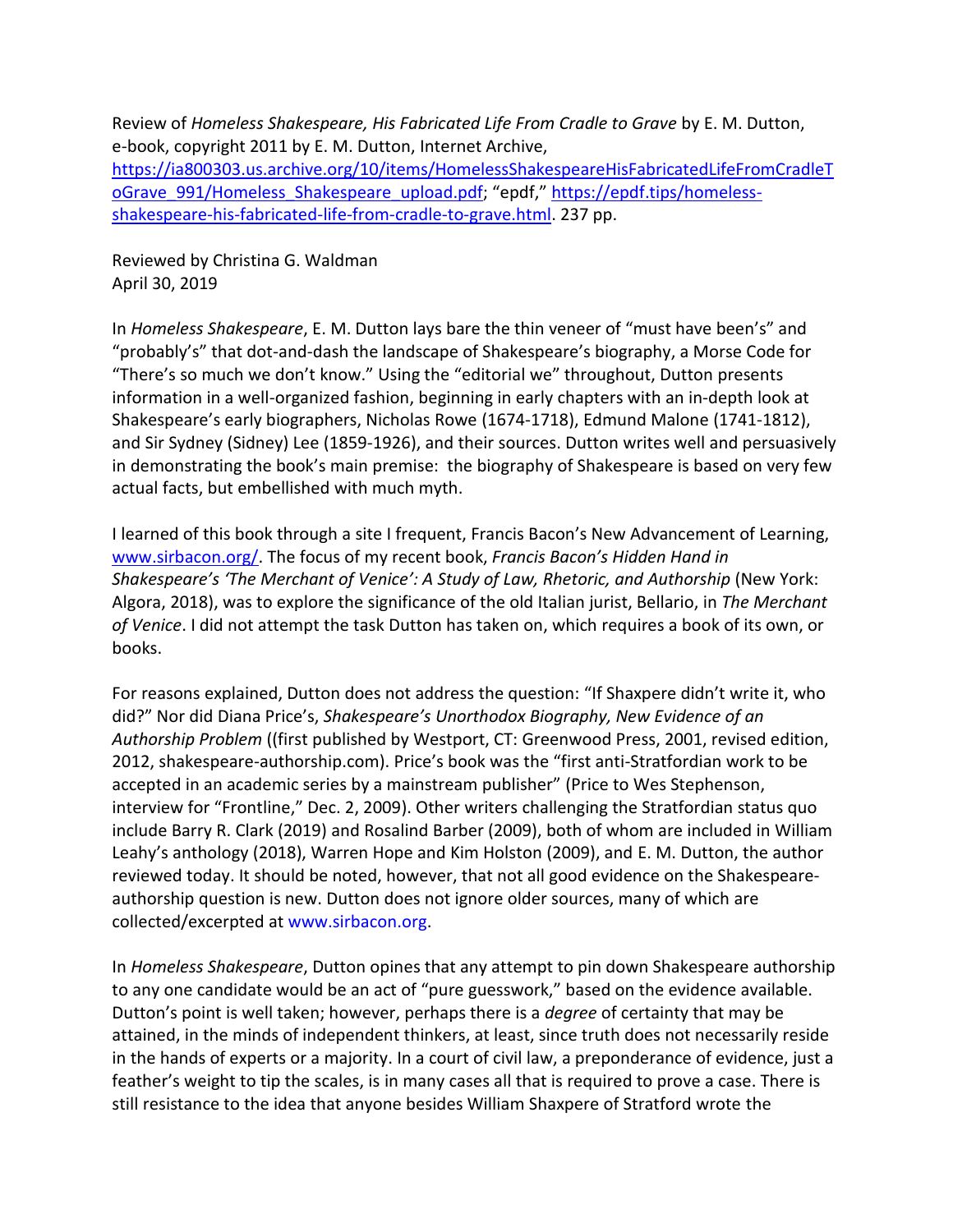plays/poems we attribute to "William Shakespeare," although pseudonyms were in common usage, and collaboration among playwrights on some plays is now conceded by Shakespeare scholars such as Jonathan Bate and Brian Vickers.

I learned some historical facts from this book pertaining to my personal interest in Francis Bacon. For example, readers who have looked into the oddities of the "Droeshout" portrait of "Shakespeare" may be interested to learn that the doublet worn in the "Droushout" is quite similar to one worn by Francis Bacon in a painting (p. 83, fig. 13). I had known of a different painting in which Nathaniel Bacon, a relative of Francis's, is wearing a similar doublet, but not this one. In another vein, Francis Bacon and his mother were not actually buried at St. Michael's, as had been supposed. Dutton verified this latter fact with the Commissioner of St. Michael's Parish, St. Albans, that (p. 107). *Homeless Shakespeare* discusses the "Dr. Hayward" matter in which Bacon was involved (p. 123), in all making ten references to Francis Bacon, with two to the "Earl of Oxford" (Edward de Vere) and one to Christopher Marlowe, for those counting.

In discussing the sparsity of documentation of the life of "Shakespeare," Dutton reveals that the Stratford marriage registry is all written in the same hand, all forty years of it, from 1558-1600 (p. 101). Dutton argues, plausibly, that it is more likely a copy than the original. This factor bears on its credibility. Two of Shakespeare's early biographers, Halliwell-Phillips and Malone ignored it, Dutton writes. When too many things are overlooked or ignored, a pattern emerges that ought to trigger a heightened duty to investigate, by those tasked with discerning the truth. At least, it would in a court of law.

As Dutton writes at the beginning of chapter one, "William Shakespeare's principal and first biographers are the instigators of what we know today in regards to the Bard's life. The problem with these biographies is twofold. The first, they connect Shakespeare with Stratford in a speculative manner, with no logical consequence; and second, should Shakespeare be the Stratford actor, biographers never once give a direct reference that the man himself stated he was the author of the Shakespearean poems, sonnets, and plays. But to understand this better, an investigation begins with these instigators: Who they were, what was their motive for fabricating such misconceptions to the public, and most importantly, why these myths have not been debunked until now" (p. 9).

Dutton discusses how Shakespeare's early biographers had never gone to Stratford themselves to make a personal investigation, but, rather, relied on reports from others who had. Shakespeare scholar Charlotte Stopes had been frustrated to find that the records in the Stratford Registry were still incomplete from 1569-1585, as late as 1922 (p. 211). The April 23 birthdate assigned to William Shaxpere/Shaxberd is arbitrary. As Dutton shows, the verified facts are few.

The education of Shakespeare is an important point which Dutton treats, as does Price, for the works we call "Shakespeare" simply could not have been written by someone who was not highly educated. Price seems willing to concede the traditional view of incomplete grammar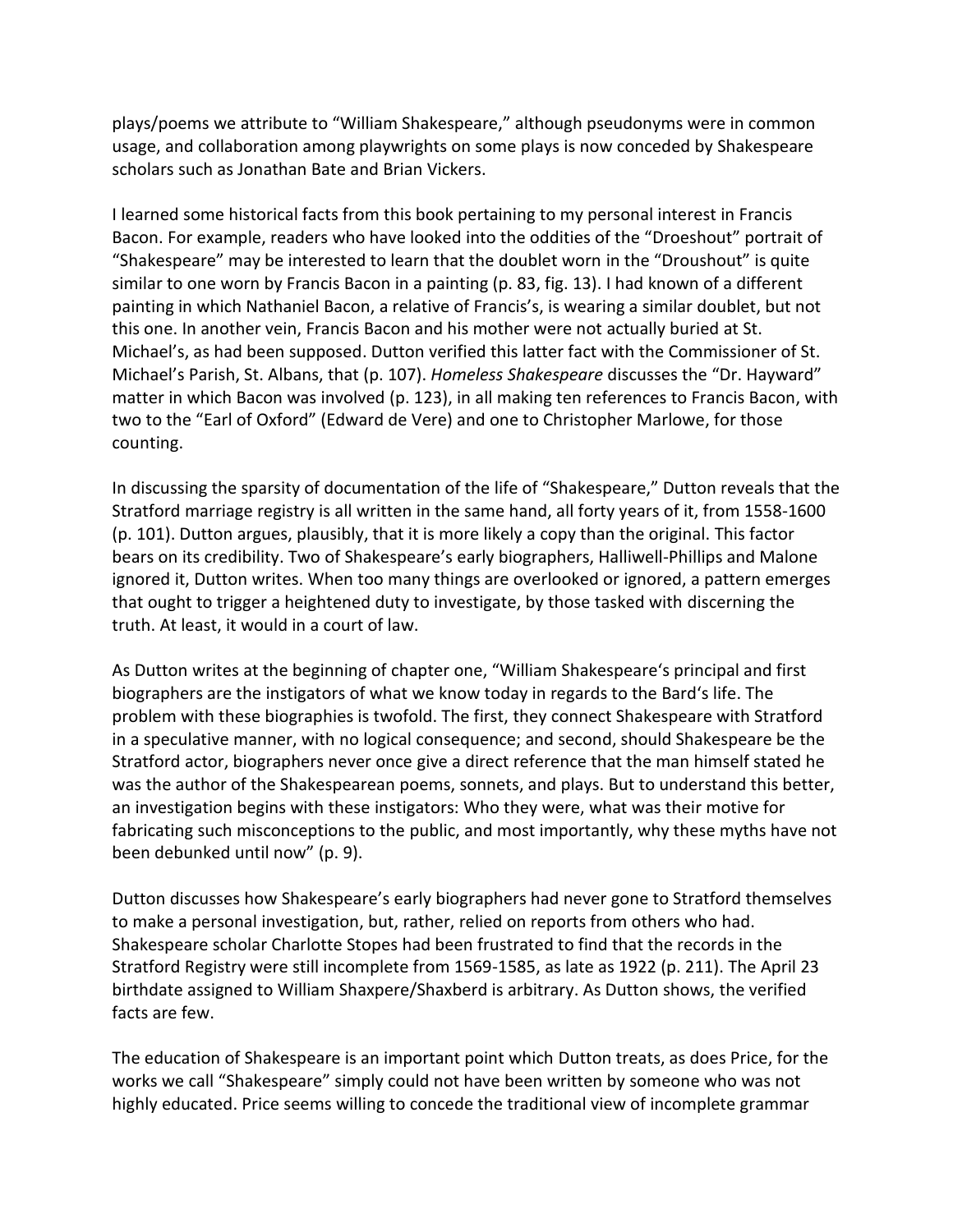school education resulting in basic literacy for Shaxpere as "more likely than not," since he "must have" been able to read his parts as an actor and to negotiate business deals (Price, p. 243). This common assumption goes too far, in my opinion. It reasons backwards from sparse evidence instead of making inferences from known facts. Judging from the "six signatures," I do doubt whether Shaxpere could read. Someone could have helped him learn his parts orally, and a lawyer could have helped with negotiation and the writing up of contracts.

Dutton reminds us that "It can hardly be clouded over…" that there were three statutory requirements to be admitted as a student of the Stratford grammar school: to be a resident of the town, have reached the age of seven, and be able to read and write in both English and Latin (p. 30). The last requirement would most likely have proven an insurmountable hurdle for young William, Dutton observes, assuming it was enforced. There is no record that a private tutor was ever hired to teach him; nor, for that matter, is there any record that Shaxpere ever attended the Stratford grammar school at all. Dutton discusses efforts to graft onto Shakespeare's biography evidence that he had somehow obtained better than a grammar school education, since even a very good grammar school education would not account for the depths of learning he displays in the plays and sonnets (p. 209).

Both Price and Dutton discuss the "six signatures" claimed as proof of Shaxpere's handwriting. In this day of easy photocopying, Dutton reminds us that ink would fade, and so, signatures were copied, in order to preserve them. One of these six signatures was copied in 1776 by biographer George Steevens who was known to be a forger. Yet Shakespeare's biographer, Sir Sydney (Sidney) Lee, relied upon it as genuine (Incidentally, Dutton's spelling of "Sydney Lee," is the spelling given at the UK National Archives website).

Both authors discuss the relevant evidence, including that pertaining to the *First Folio*, the famous document forgeries, John Shaxpere's coat of arms, and the 1592 *A Groatsworth of Wit* pamphlet (attributed by some, but not all, to Robert Greene (London, 1592); see, e.g., Price, pp. 28-30, 49, 50, 100). However, their presentations are distinctive and individualistic. Neither author refers to the work of the other.

In her 2009 interview, Price had told Stephenson that, while her father was an Oxfordian, she was not, although she felt the Oxfordians wished to woo her to their side. One point Price made which struck me as fodder for the Oxfordians was her observation that Shakespeare was described in 1609 as "our ever-living poet." She argues that that phrase "ever-living" is only used for someone who has already died. I disagree. Surely the phrase is ambiguous (For the record, not only does Dutton not address "ever-living," but the word "ambiguity" does not appear in *Homeless Shakespeare* at all). In 1609, Edward de Vere, the 17<sup>th</sup> Earl of Oxford, had been dead for five years, but William Shaxpere (1554-1616), Francis Bacon (1561-1626), and other candidates were still alive in 1609. One of the main criticisms of the "Oxford theory of authorship" is that Edward de Vere lived and died "too early" to have written all the plays of Shakespeare.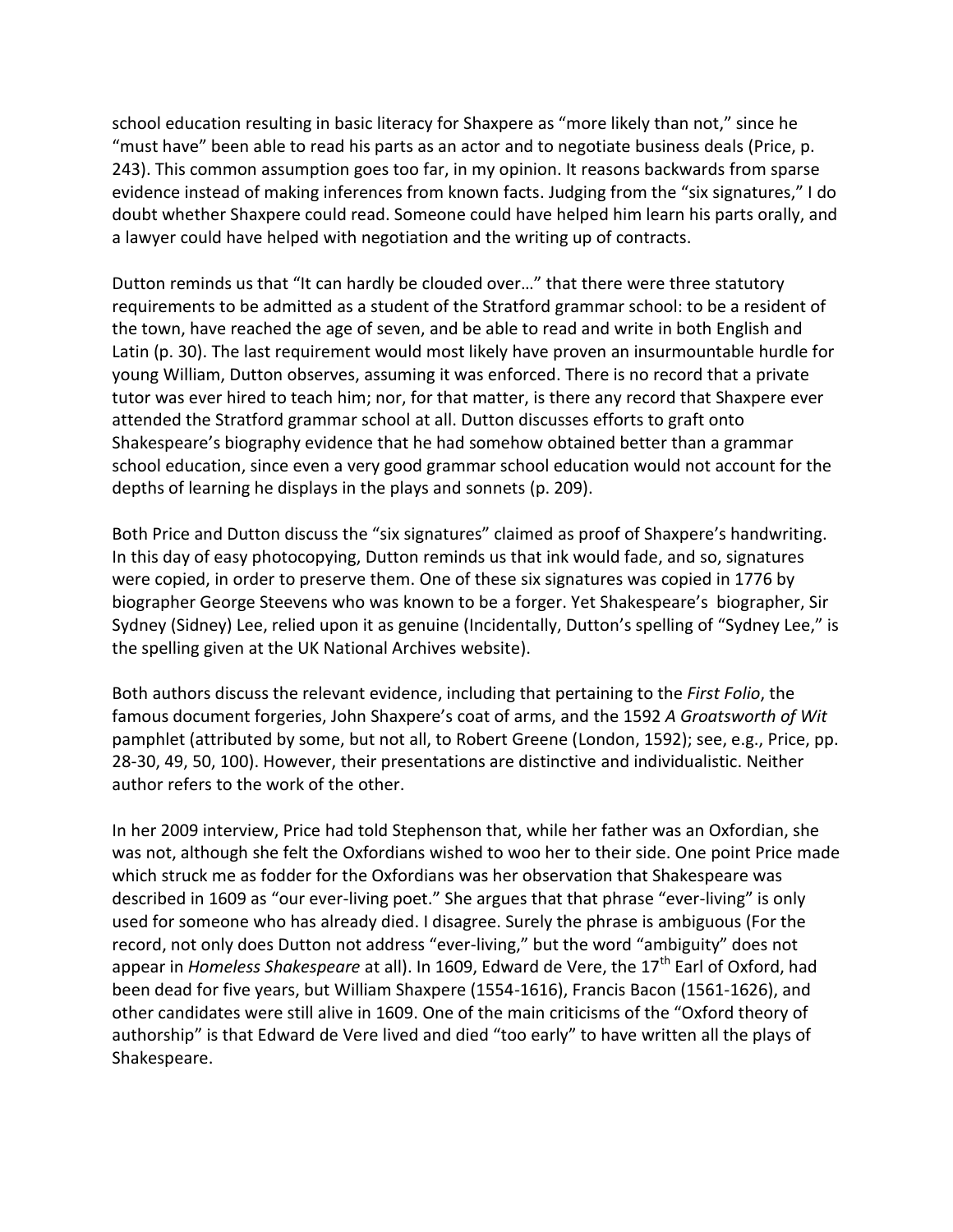A major Stratfordian response to the "Anti-Strats" is, of course, Stanley Wells and Paul Edmonson, eds., *Shakespeare Beyond Doubt* (Cambridge: Cambridge University Press, 2013) with a rejoinder by self-proclaimed "Oxfordian activists" John Shahan and Alexander Waugh, eds., *Shakespeare Beyond Doubt? Exposing an Industry in Denial* (CreateSpace, 2016).

In a recent review of Price's book, Shakespeare scholar Michael L. Hays remained unconvinced by arguments, made by Dutton as well, pertaining to Shaxpere's lack of a record of educational attainment and life experiences not commensurate with his writing works of genius. Absence of evidence is not evidence of absence, he argues (Michael L. Hays, review, "Shakespeare's Unorthodox Biography: The Epitome of Anti-Stratfordian Scholarship," Feb. 19, 2018, <https://voegelinview.com/7770-2/>; see also Hays, "The Shakespeare Authorship Question: E Pluribus Unum," Feb. 19, 2018, [https://voegelinview.com\)](https://voegelinview.com/). True. Yet, surely Hays, who comes across as a stickler for scholarly standards, would agree that material which does not meet the standards for evidence (and is thus non-evidence) ought not be elevated to the status of evidence. The question then becomes: what standards are being applied?

For Hays, direct evidence dating from Shaxpere's own lifetime is not required, and the following indirect evidence is sufficient: that "Shakespeare" is mentioned as the author of plays by contemporaries; chiefly, in *A Groatsworth of Wit*; and, that his name appears in entries to the Stationer's Register, on the title pages of plays, and, in the First Folio, in Heminges and Condell's letter and Ben Jonson's poems (Hays, "Shakespeare's Unorthodox Biography"). Hays was not persuaded by Price's arguments. There is room for difference of opinion, of course, but Dutton argues cogently, supported by the opinions of other reputable scholars, such as the highly respected Shakespeare scholar Felix Schelling (1858-1945), University of Pennsylvania English professor (and a Stratfordian). Dutton provides the quotation to his reasoning as to why Jonson wrote the letter attributed to Heminges and Condell (Dutton, p. 148; see Price, pp. 179- 181).

One question Hays found worth pondering is why "an accomplished playwright recognized as one in his own time and who addressed immortality of art in his sonnets was, unlike Jonson, so little concerned with his plays that he did not arrange with his colleagues their publication in his lifetime" (Hays, "Shakespeare's Unorthodox Biography…"). This point had been expressed previously by Dr. Samuel Johnson. Dutton provides the quotation (Dutton, p. 208; see also Price, pp. 140, 179).

## **Technicalities**

A few minor suggestions to consider for any future reprinting: on page two, Dutton gives a poem, "The Idol" by Dr. Holmes. I am not familiar with "Dr. Holmes." Also, at the beginning of chapter three, before the subhead "I," Dutton provides an article/excerpt by James Spedding, "Reviews and Discussions Literary…" (1879), on the Sir Thomas More manuscript discovered in 1867. For clarity, this material might be set off with italics or indentation. Dutton does not italicize book titles in footnotes, but is consistent in that style.